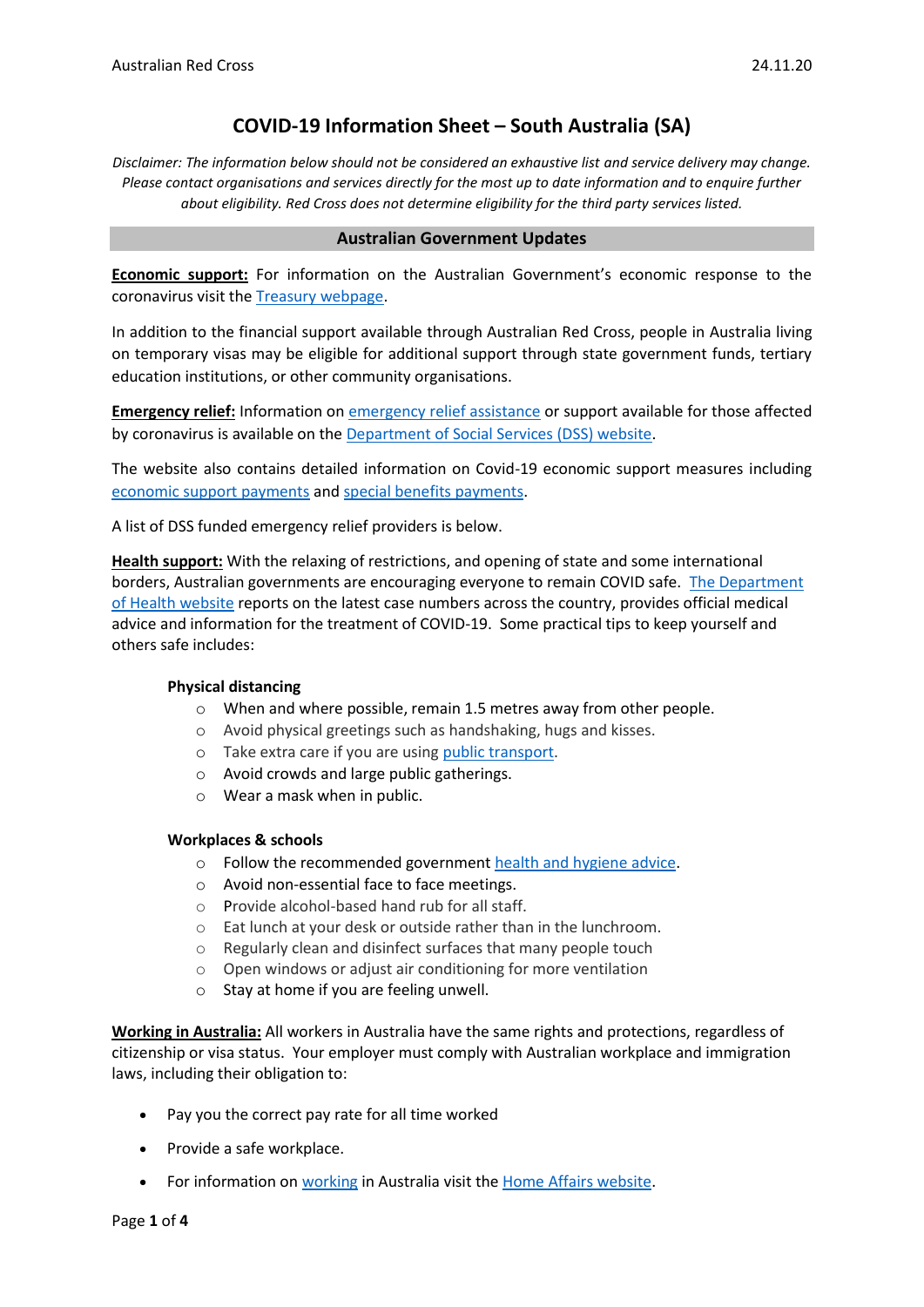The Fair Work [Ombudsman](https://www.fairwork.gov.au/) provides education, assistance, advice and guidance to employers and employees, and can inquire into and investigate breaches of the Fair Work Act.

Additionally, the Australian Red Cross' [Support for Trafficked People Program](https://www.redcross.org.au/get-help/help-for-migrants-in-transition/trafficked-people) provides assistance for people who have experienced forced labour, human trafficking, labour exploitation and forced marriage. For more information, [visit the website here.](https://www.redcross.org.au/get-help/help-for-migrants-in-transition/trafficked-people)

### **DSS emergency relief providers**

### **Burnside**

|                      | <b>Uniting Communities Inc.</b>                                     | 1800 615 677   |
|----------------------|---------------------------------------------------------------------|----------------|
|                      | Emergency Relief, support for elders & financial support<br>$\circ$ |                |
|                      | The Salvation Army                                                  | (08) 8332 0283 |
|                      | St Vincent De Paul Society                                          | (08) 8112 8700 |
|                      | Assistance hotline - 1300 729 202<br>$\circ$                        |                |
| ٠                    | <b>Australian Migrant Resource Centre</b>                           | (08) 8217 9500 |
|                      | <b>Anglicare SA</b>                                                 | (08) 8305 9200 |
| <b>Charles Sturt</b> |                                                                     |                |
| $\bullet$            | The Salvation Army                                                  | (08) 8332 0283 |
| $\bullet$            | St Vincent De Paul Society                                          | (08) 8112 8700 |
|                      | Assistance hotline - 1300 729 202<br>$\circ$                        |                |
| ٠                    | <b>Australian Migrant Resource Centre</b>                           | (08) 8217 9500 |
|                      | Lutheran Community Care                                             | (08) 8269 9333 |
|                      | Counselling, financial support, housing support<br>$\circ$          |                |
|                      | <b>Anglicare SA</b>                                                 | (08) 8305 9200 |
| <b>Marion</b>        |                                                                     |                |
|                      | <b>Uniting Communities Inc.</b>                                     | 1800 615 677   |
|                      | Emergency Relief, support for elders & financial support<br>$\circ$ |                |
| $\bullet$            | The Salvation Army                                                  | (08) 8332 0283 |
| $\bullet$            | St Vincent De Paul Society                                          | (08) 8112 8700 |
|                      | Assistance hotline - 1300 729 202<br>$\circ$                        |                |
| $\bullet$            | <b>Lutheran Community Care</b>                                      | (08) 8269 9333 |
|                      | Counselling, financial support, housing support<br>O                |                |
|                      | <b>Australian Migrant Resource Centre</b>                           | (08) 8217 9500 |
|                      | <b>Anglicare SA</b>                                                 | (08) 8305 9200 |
| <b>Onkaparinga</b>   |                                                                     |                |

| $\bullet$ | Uniting Communities Inc.                                   | 1800 615 677   |
|-----------|------------------------------------------------------------|----------------|
|           | ○ Emergency Relief, support for elders & financial support |                |
|           | • The Salvation Army                                       | (08) 8332 0283 |
|           | • St Vincent De Paul Society                               | (08) 8112 8700 |
|           | o Assistance hotline - 1300 729 202                        |                |

Page **2** of **4**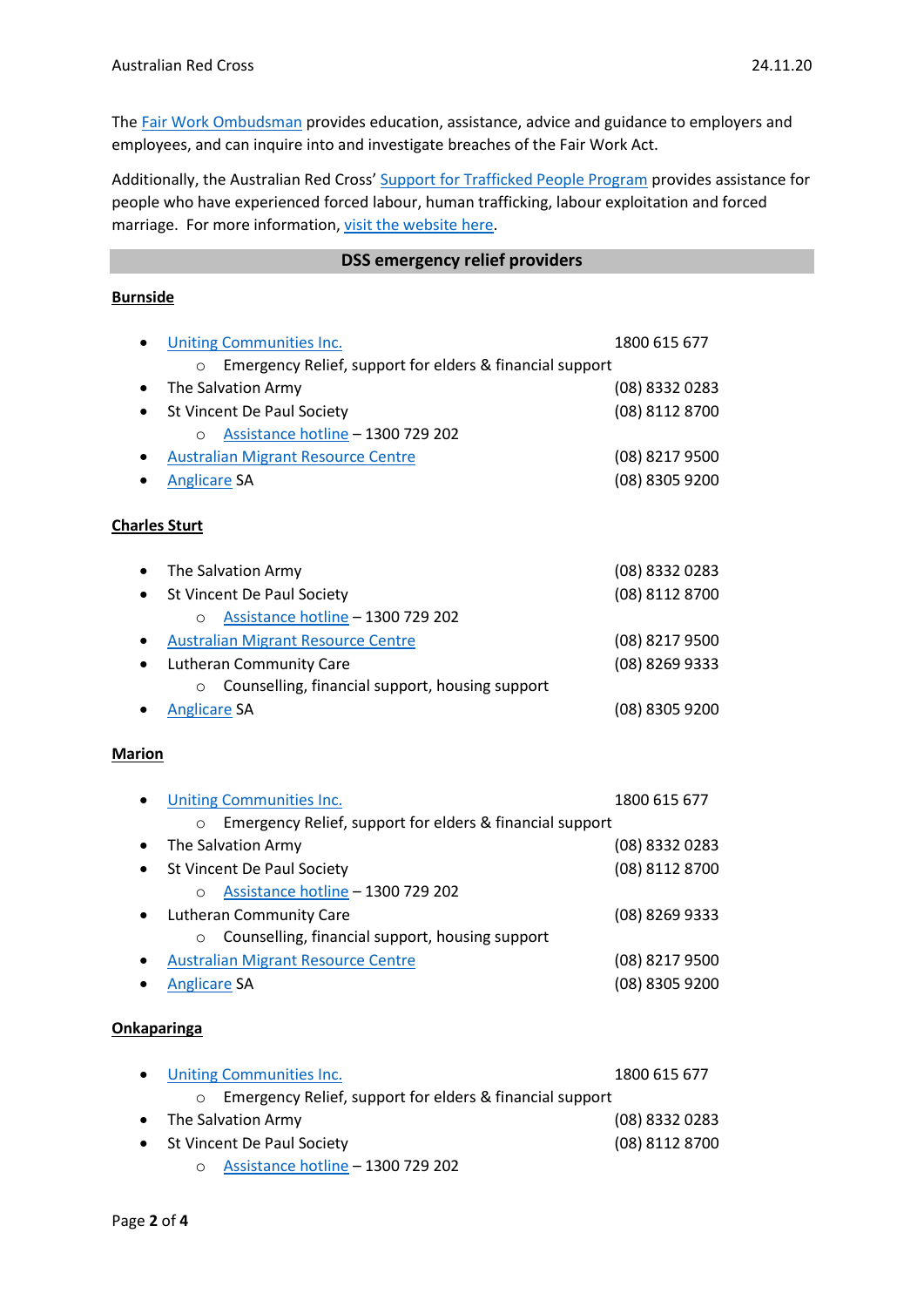| Lutheran Community Care                                    | (08) 8269 9333 |
|------------------------------------------------------------|----------------|
| Counselling, financial support, housing support<br>$\circ$ |                |
| <b>Australian Migrant Resource Centre</b>                  | (08) 8217 9500 |
| <b>Anglicare SA</b>                                        | (08) 8305 9200 |
| <b>Playford</b>                                            |                |

|                     | Uniting Communities Inc.                                 | 1800 615 677     |
|---------------------|----------------------------------------------------------|------------------|
| $\circ$             | Emergency Relief, support for elders & financial support |                  |
|                     | UCare Gawler                                             | (08) 8522 4522   |
| $\circ$             | Emergency food relief and material aid                   |                  |
|                     | The Salvation Army                                       | $(08)$ 8332 0283 |
|                     | St Vincent De Paul Society                               | (08) 8112 8700   |
| $\Omega$            | Assistance hotline - 1300 729 202                        |                  |
|                     | Playford Community Fund Inc.                             | (08) 8255 1599   |
| O                   | Phone appointments only                                  |                  |
| $\Omega$            | Clothing vouchers, furniture, BillPay                    |                  |
|                     | <b>Australian Migrant Resource Centre</b>                | (08) 8217 9500   |
| <b>Anglicare SA</b> |                                                          | (08) 8305 9200   |

# **Port Adelaide**

| <b>Uniting Communities Inc.</b>                                     | 1800 615 677     |
|---------------------------------------------------------------------|------------------|
| Emergency Relief, support for elders & financial support<br>$\circ$ |                  |
| UCare Gawler<br>$\bullet$                                           | (08) 8522 4522   |
| Emergency food relief and material aid<br>$\circ$                   |                  |
| The Salvation Army<br>$\bullet$                                     | (08) 8332 0283   |
| St Vincent De Paul Society<br>$\bullet$                             | (08) 8112 8700   |
| Assistance hotline - 1300 729 202<br>$\Omega$                       |                  |
| Playford Community Fund Inc.<br>٠                                   | (08) 8255 1599   |
| Phone appointments only<br>$\circ$                                  |                  |
| Clothing vouchers, furniture, BillPay<br>$\Omega$                   |                  |
| Lutheran Community Care<br>$\bullet$                                | (08) 8269 9333   |
| Counselling, financial support, housing support<br>$\circ$          |                  |
| <b>Australian Migrant Resource Centre</b><br>٠                      | (08) 8217 9500   |
| <b>Anglicare SA</b>                                                 | $(08)$ 8305 9200 |
|                                                                     |                  |
| Salisbury                                                           |                  |

| JUIIJNUI |  |  |  |
|----------|--|--|--|
|          |  |  |  |
|          |  |  |  |
|          |  |  |  |

| <b>Uniting Communities Inc.</b>                                     | 1800 615 677   |
|---------------------------------------------------------------------|----------------|
| Emergency Relief, support for elders & financial support<br>$\circ$ |                |
| <b>UCare Gawler</b>                                                 | (08) 8522 4522 |
| Emergency food relief and material aid<br>$\circ$                   |                |
| The Salvation Army                                                  | (08) 8332 0283 |
| St Vincent De Paul Society                                          | (08) 8112 8700 |
| Assistance hotline - 1300 729 202<br>$\Omega$                       |                |
| Playford Community Fund Inc.                                        | (08) 8255 1599 |